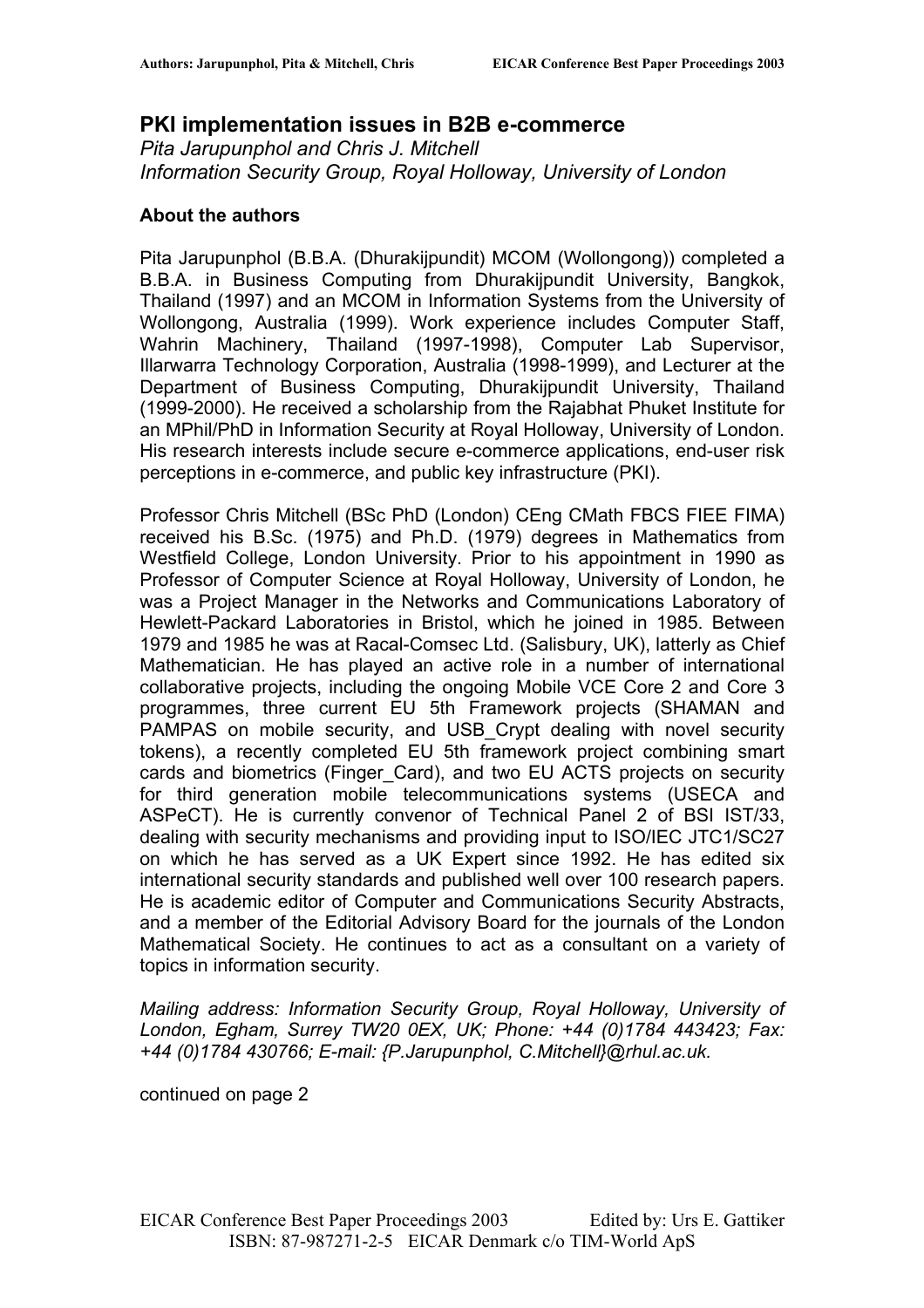#### **Descriptors**

electronic Commerce (e-commerce), public key infrastructure (PKI), public key cryptography (PKC), digital certificate, digital signature, interoperability.

**Reference** to this paper should be made as follows: Jarupunphol, P. & Mitchell C. (2003). PKI Implementation Issues in B2B E-Commerce. In U.E. Gattiker (Ed.), EICAR Conference Best Paper Proceedings (ISBN: 87-987271-2-5) 14 pages. Copenhagen: EICAR.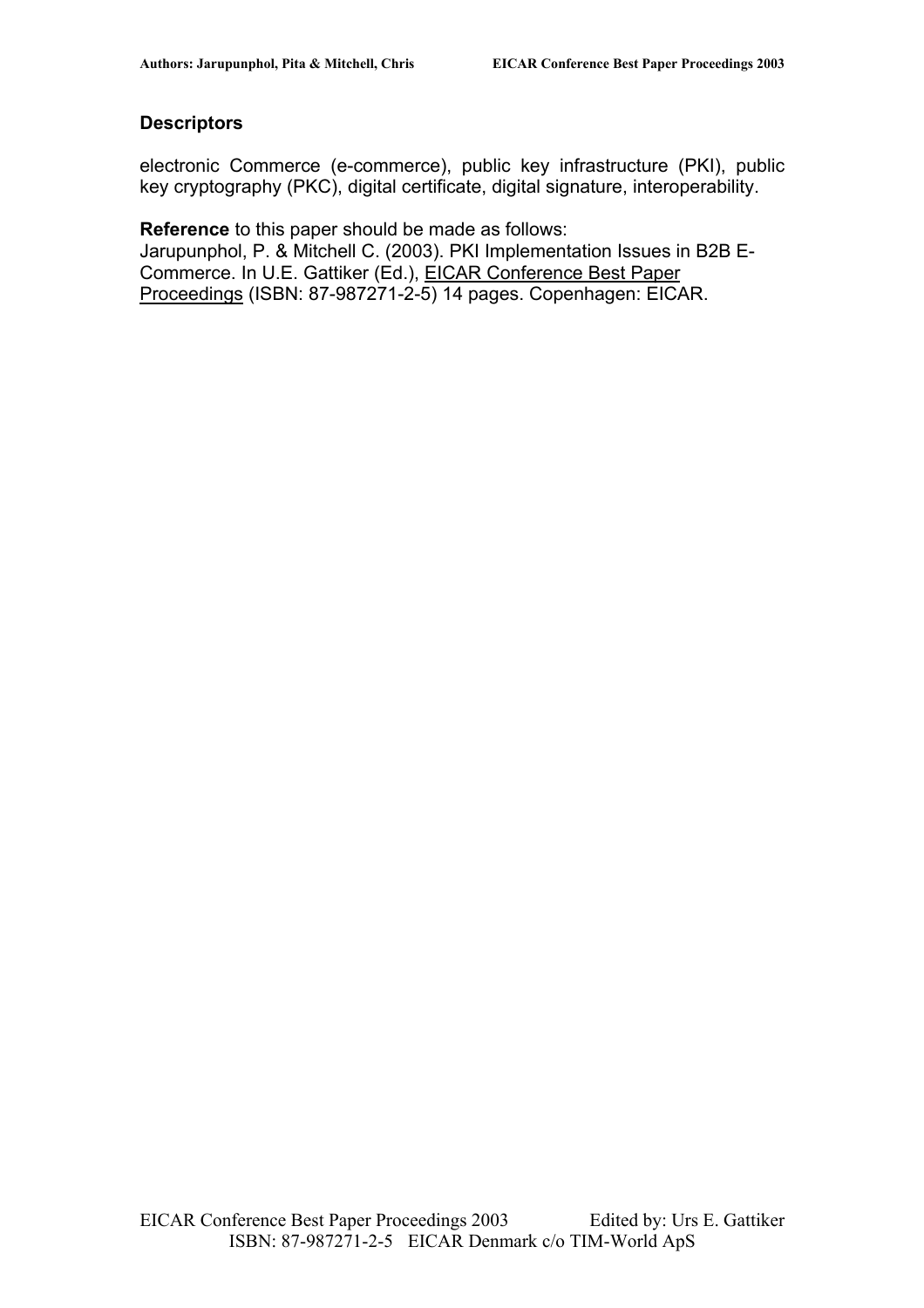### **PKI implementation issues in B2B e-commerce**

#### **Abstract**

*The security of sensitive information transmitted and stored during ecommerce transactions is clearly an overriding issue of concern to organisations and individuals. Not only is there a need for the protection of the confidentiality and integrity of sensitive information, but verification of the identity of a communicating party is often also necessary. Public Key Infrastructures or PKIs have long been promoted as an important part of a solution to these concerns, since they support the wide scale use of public key cryptography to fulfil end-user security requirements. Although PKIs involving a single CA are effective when implemented within a well-defined population, the implementation of PKIs across multiple domains and hence involving multiple CAs, e.g. as required for e-commerce, has encountered serious problems. The intention of this paper is to discuss the main reasons for the PKI implementation issues in B2B e-commerce and to propose potential solutions.* 

### **Background**

As has been widely discussed in the literature (see, for example, (Menezes, van Oorschot, & Vanstone, 1996)) public key cryptography (PKC) supports a variety of practically valuable cryptographic operations including encryption, digital signature and entity authentication. The use of PKC requires all parties to have their own key pair, made up of a public key (usually widely distributed) and a private key (known only to its owner). Verifying a digital signature, or sending encrypted data, requires possession of a trusted copy of the public key of the creator of the signature or the recipient of the encrypted data.

The trusted distribution of public keys is the primary purpose of a PKI. A PKI usually contains of one or more Trusted Third Parties (TTPs) called Certification Authorities (CAs). A CA creates public key certificates, where a certificate is the concatenation of the name of an entity (the subject of the certificate) with the public key of that entity (and other data), all signed using a private digital signature key owned by the CA. If a third party possesses the CA's public key (often called a 'root key') then this can be used to verify the certificate and hence obtain a trusted copy of the subject's public key. In general a PKI consists of a set of CAs, the set of certificates they have generated, the policy under which the certificates were issued, and various other parties (and protocol interfaces) involved in supporting the generation, management and distribution of public key certificates.

#### **Overview of PKI aspects in e-commerce**

PKI is the subject of standardisation by a number of bodies, including the IETF, ITU-T and ISO/IEC – for further details see, for example, (Mitchell, 2000). We now discuss how PKI can be used to support security mechanisms of importance to Internet e-commerce.

In order to support a PKI service, a trusted third party (TTP), who plays the role of a CA, is required. Although there can be various types of TTP,

EICAR Conference Best Paper Proceedings 2003 Edited by: Urs E. Gattiker ISBN: 87-987271-2-5 EICAR Denmark c/o TIM-World ApS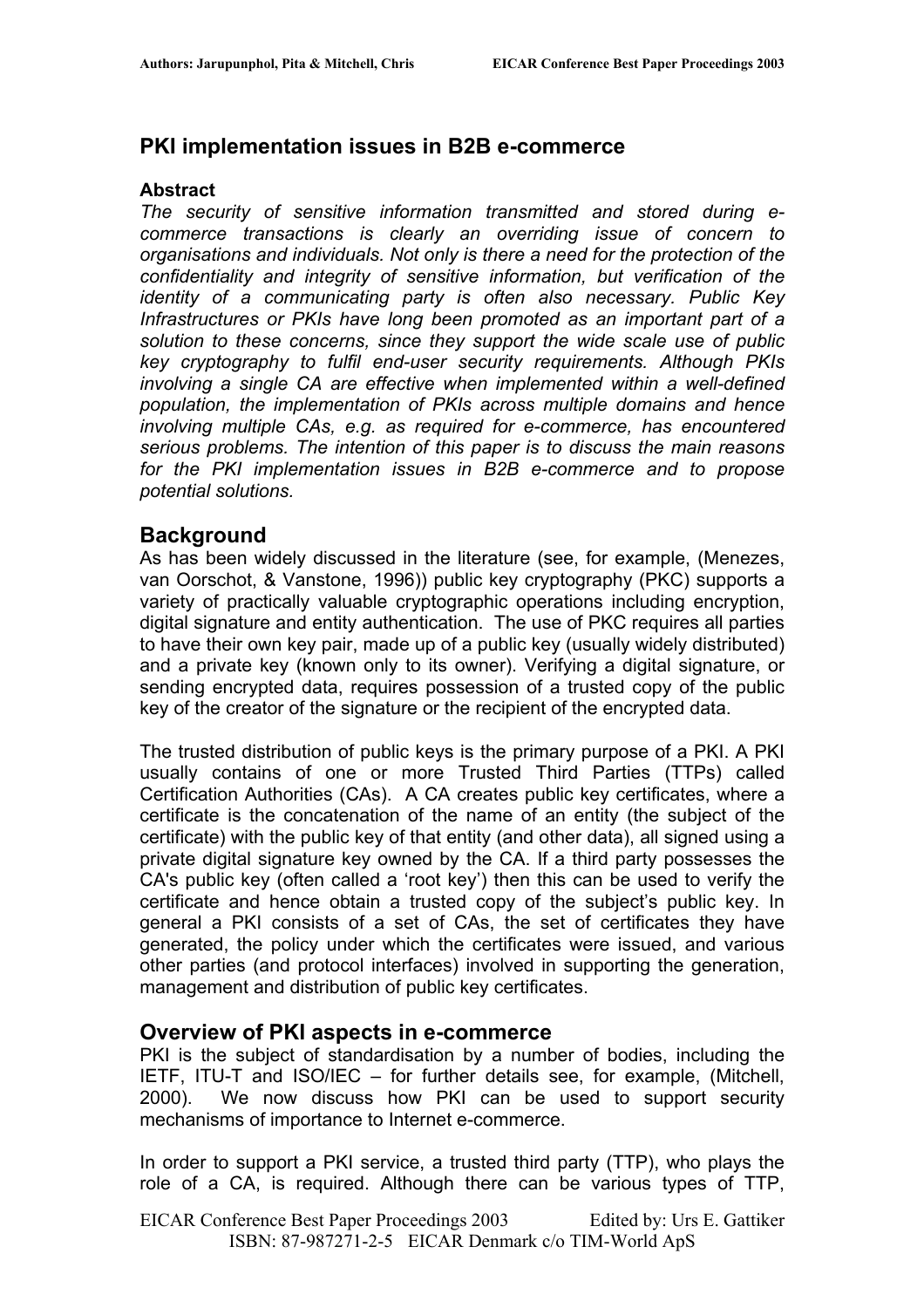including trade platforms, public CAs, and corporate CAs (Helmich, 2000), we focus here on trade platforms that support B2B e-commerce security.

#### **PKI services in e-commerce**

In e-commerce, security of sensitive information and reliable identification of trading partners are very important factors. Confidentiality, integrity, authentication, and non-repudiation are all security requirements. These requirements can be supported by a variety of different key management architectures, e.g. secret-key based Key Management Centres (KMCs), as well as by PKIs. Some significant benefits of PKIs over secret-key based key management architectures, such as those based on KMCs, are as follows.

- In a PKI-based system, there is typically much less on-line interaction between clients and key management authorities (such as CAs) than there is in a secret key based system, where typically the KMC will be involved in setting up every session key.
- Unlike in secret-key based key management systems, it is unnecessary for end-users to store a number of keys in order to exchange secured messages with a specific recipient. End-users can either transfer the necessary public key certificates between themselves, or can obtain the necessary certificates dynamically from a certificate repository.
- In secret-key based systems, it is difficult to initiate a key exchange between parties from different organisations who have not previously communicated (Adams and Lloyd, 1999). Supporting secure communications between such parties using a PKI, whilst still nontrivial, is potentially much easier to manage. The two organisations concerned must first agree how their PKIs can interact, and then they must generate a pair of 'cross-certificates', i.e. public key certificates generated by one CA for the public key of another CA – see, for example, Section 13.6.2 of (Menezes et al., 1996). In many cases this will be sufficient to enable all pairs of parties covered by the respective organisations' PKIs to set up secure communications.
- The use of public key cryptography, as supported by a PKI, and in particular the use of digital signatures, enables non-repudiation services to be readily supported. Such services enable one party to prevent another party denying having taken a particular action, e.g. sending a message. Such services are very difficult to support in a secret key based architecture.

#### **PKI implementation requirements**

We next consider the steps that need to be taken by any organisation wishing to deploy a PKI. Note that we focus our attention here on organisations wishing to use a PKI to support the provision of security services for B2B ecommerce, although many of the remarks apply more generally.

**Stage 1: Gather information** Potential PKI end-users must gather information about PKIs from either internal or external sources. This includes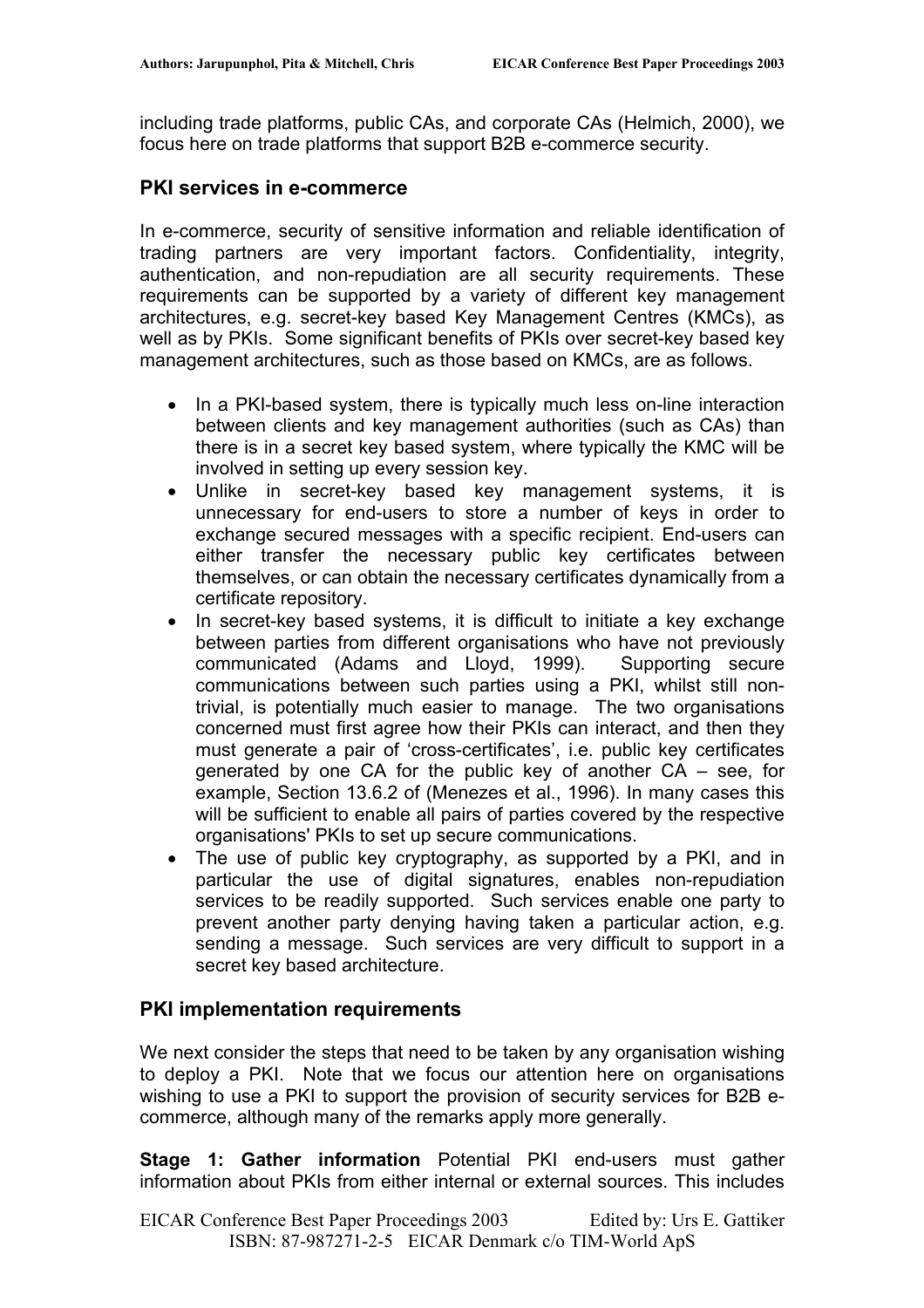information regarding the benefits of PKI implementation, the cost of PKI implementation, methods for providing a PKI, i.e. internal or external provision (outsourcing), PKI provider selection (in the case of outsourcing), i.e. which is the most cost-effective and trustworthy provider, and (in the case of internal provision) PKI software vendor selection.

**Stage 2: Make decision** PKI end-users must make a decision as to whether or not to adopt a PKI based on the information gathered in the previous stage. If a decision to adopt a PKI-based solution has been made, the next step is to choose the method to provide the PKI.

**Stage 3: Choose PKI vendors** There are advantages and disadvantages of both internal and external provision of a PKI. Using internal experts to set up a PKI may not always be feasible, e.g. because of a lack of expertise within the organisation. However, relying on PKI outsourcing also holds potential pitfalls and risks, e.g. breaches of confidentiality and breach of a company's obligations under data protection law (Fenn, Shooter, & Allan, 2002).

**Stage 4: Prepare infrastructure** The infrastructure required to support a PKI is very complex, involving a variety of activities including CA policy and procedure establishment, CA initialisation, CA public key distribution, enduser certificate generation and distribution (including user registration), revocation mechanism establishment, and (perhaps most important of all) user education.

**Stage 5: Implement PKI** Once end-users have generated or been given their key pair(s), and have been provided with a certificate for their own public key(s), they can readily establish secure communications with other endusers by validating and exchanging certificates as necessary. However, private keys can be compromised and/or revoked for other reasons (e.g. because an individual changes their job). Thus, before using a public key it is typically necessary to check whether or not it has been revoked. This typically involves either checking a digitally signed Certificate Revocation List (CRL) or making on-line checks with a trusted third party server which maintains accurate revocation information. When using certificates across organisation boundaries, this revocation checking can become rather complex.

### **PKI interoperability issues in e-commerce**

The most basic PKI architecture is one that contains a single CA that provides the PKI services, including certificate generation and the provision of certificate status information, for all PKI end-users. Using and managing a PKI seems to be relatively straightforward within a 'controllable environment', such as a single organisation containing several subordinate departments. In B2B e-commerce, however, it is necessary to utilise a more complex PKI architecture involving multiple CAs, since it involves trading via digital means between partners who will typically each have their own CA.

Apart from security services, there are other associated factors to consider, such as real-time service, time of goods delivery, etc. To fulfil consumer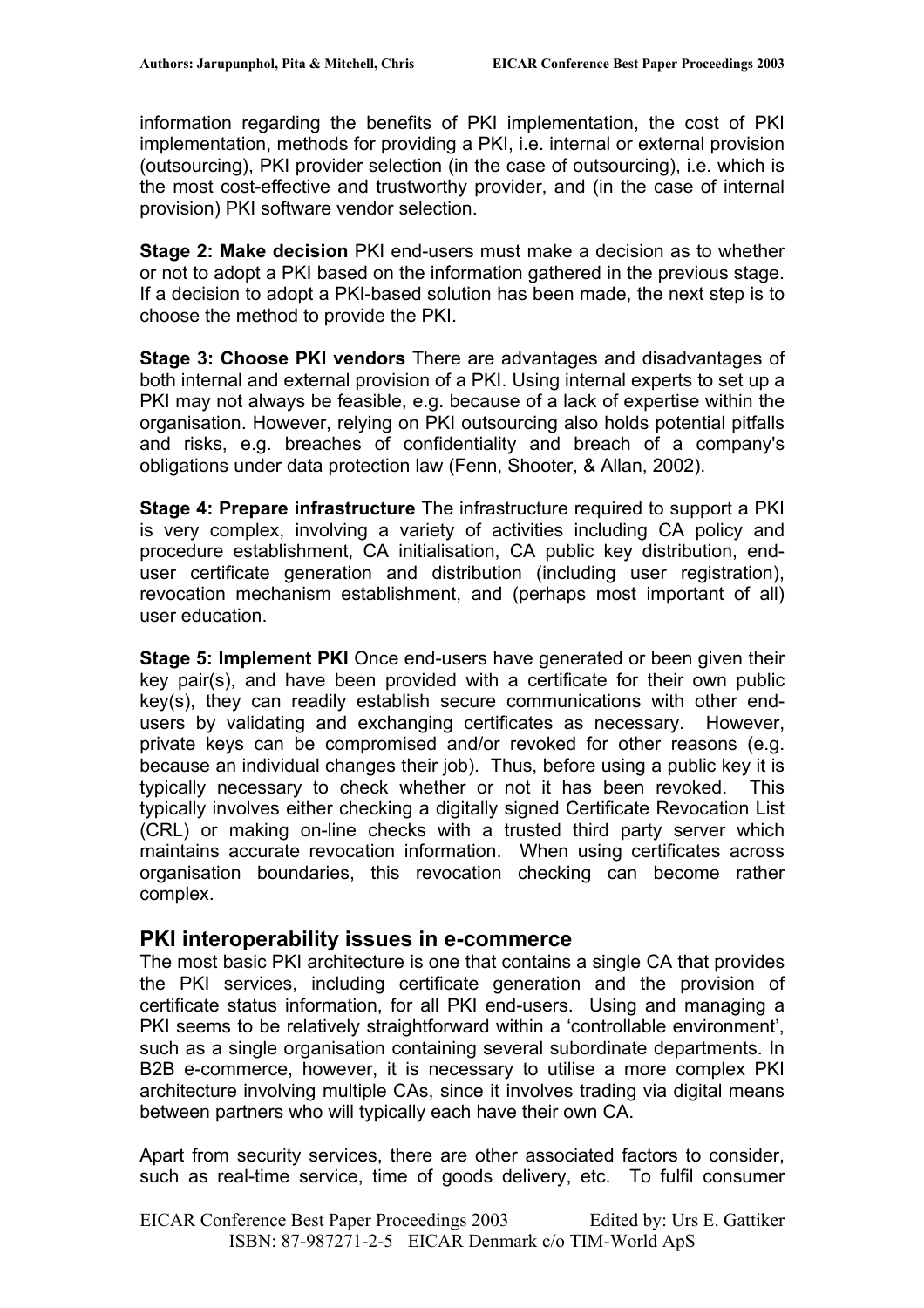requirements, it is crucial for an e-commerce organisation to have efficient supply chain management (Lee and Whan, 2001). Typical requirements for an e-commerce trading company are as follows.

- A company must be able to communicate with its suppliers and customers quickly and securely in order to operate at maximum efficiency and to provide a timely service to its consumers.
- A company must be able to co-operate with other e-commerce companies in order to share and exchange information.

In order to meet these requirements, there is a need for e-commerce organisations to be able to establish secure communications links. For example, for real-time value chain management, someone working in a factory for company A may need to communicate with someone in the accounts department of company B as well as someone in the procurement department of company C. It is natural to attempt to re-use existing PKIs, already established within companies for internal security, as the basis for secure inter-company communications. Indeed, if this were to be possible, then the benefits would be potentially great.

However it appears to be very difficult to achieve the necessary level of interoperation between two different PKIs. Fundamentally, a PKI is normally established with a set of rules and understandings about the meaning and use of public key certificates. This set of rules may be explicit as a Certificate Policy and/or Certification Practice Statement, or it may be implicit. The problem with inter-working between PKIs is that these sets of rules and understandings are almost inevitably different, which means that interpreting a certificate issued as part of a different PKI becomes very problematic.

As a consequence, interoperability has become a serious issue impeding the growth of PKI in the e-commerce arena. Although a number of efforts have already been made to try and facilitate PKI interoperability (see, for example, PKI forum, 2001), it remains a major problem. We now consider in somewhat more detail some of the reasons underlying these interoperability problems (similar work is being carried out by other parties, such as the Fiducia Project [http://csrc.lse.ac.uk\)](http://csrc.lse.ac.uk/).

#### **Different X.509 extensions**

Typically, PKIs in different organisations will have been procured from different vendors. Hence, although all the public key certificates may conform to the current version of the X.509 recommendation (ITU-T, 2000), the two vendors will have chosen different options and will be using different sets of critical extensions, where a critical extension is a field in a certificate which must be processed by the verifier of the certificate. This arises because of the unbounded flexibility offered by the X.509 extensions. Furthermore, some of these extensions may be proprietary which, if they are critical, means that processing certificates may be impossible. This is supported by (Helmich, 2000), who states that certificates from Entrust may be incompatible with certificates from other vendors, such as Baltimore.

EICAR Conference Best Paper Proceedings 2003 Edited by: Urs E. Gattiker ISBN: 87-987271-2-5 EICAR Denmark c/o TIM-World ApS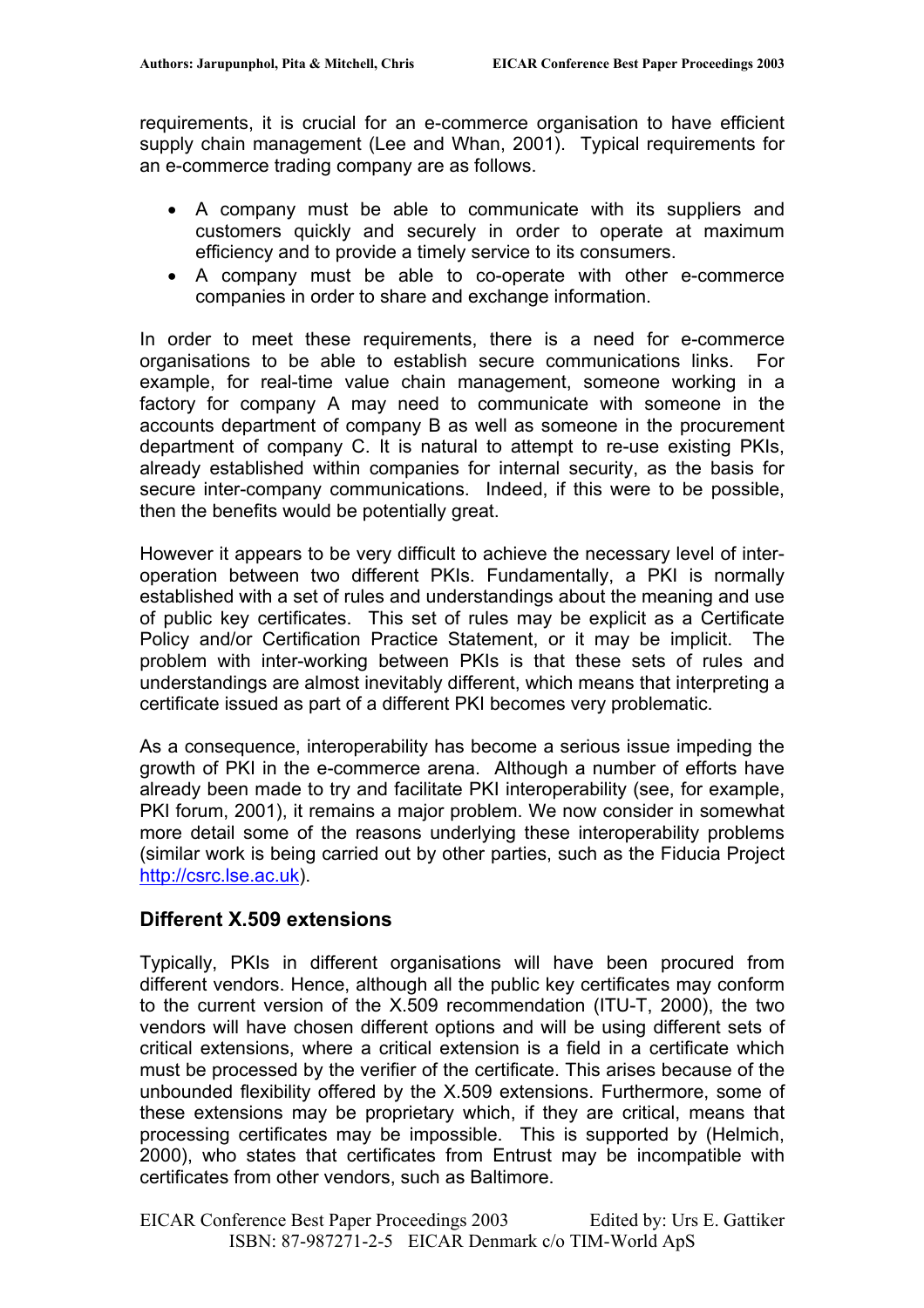# **Different policies for issued certificates**

As briefly mentioned above, a Certificate Policy (CP) and a Certification Practice Statement (CPS) should be established in order to implement a PKI effectively. Each company will potentially have a different CP and CPS, since they would normally be drawn up to reflect the particular practices and requirements of that company. Hence, there will clearly be issues in interpreting the meaning and validity of certificates generated by a different organisation.

### **Different obligations on certificate subjects**

Public key cryptography relies on the holder of a private key looking after it carefully, and preventing its disclosure to any other party, except as authorised by the CP in force. The CP will typically place obligations on the certificate subject, i.e. the holder of the private key, to maintain the secrecy of his/her private key. However, different policies may place different obligations on private key holders. Consequently, another issue that will vary between PKI implementations relates to the obligations on certificate subjects, in particular with regard to maintaining the secrecy of their private keys.

### **Different liability protection**

A public key certificate, as issued by a CA, can be seen as a guarantee by that CA that a particular public key belongs to a specified entity. Moreover, while the certificate's expiry date has not passed and it has not been revoked by the CA, e.g. through a Certification Revocation List (CRL), there is an additional guarantee that the private key has not been compromised. Of course, the meaning of this 'guarantee' will vary depending on the CP and CPS.

Nonetheless, for the PKI to have much value, particularly for inter-company communications, one might expect the CA to take on some liability for the correctness of its guarantees. That is, it might be expected to offer some kind of compensation in the event that an individual uses a certificate only to subsequently discover that it is not valid. Problems will immediately arise in this context because different organisations will provide different levels of liability transfer. This is potentially a very serious obstacle to PKI interoperation.

### **Different features in PKI applications**

A PKI-enabled application is software that supports public key cryptographic mechanisms and accesses 'the key/certificate life cycle-management functions' (Adams and Lloyd, 1999: 269). Different applications will have varying requirements on the nature of the underlying PKI, and different organisations will use different sets of applications. This may well mean that a PKI-enabled application in one organisation is simply unable to use a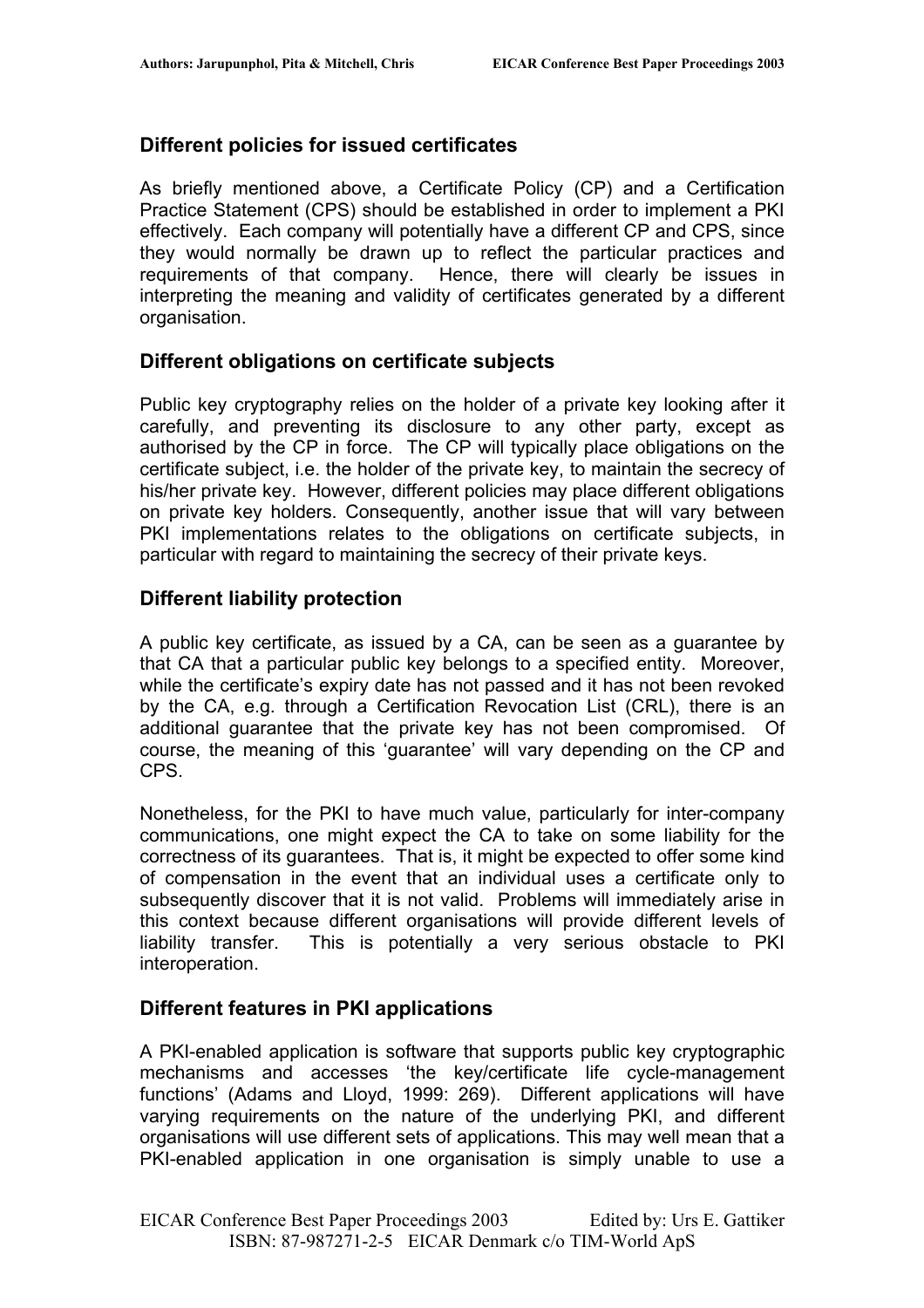certificate generated by a different organisation, irrespective of concerns about issues such as certificate meaning and CA liability.

#### **Different certificate storage and retrieval standards**

After they have been generated by a CA, public key certificates typically need to be available on-line for anyone who may need them. There are two different standardised means for certificate storage and retrieval, namely the ITU-T X.500 recommendations (ITU-T, 2000) and use of IETF LDAP (Boeyen, Howes, & Richard, 1999). Whilst LDAP is widely used, some systems are built around X.500, which can cause serious interoperability issues.

#### **Different PKI knowledge among organisational staff**

Adams and Lloyd (1999) claim that there is a shortage of staff who have a sophisticated understanding of PKI technology, probably because of the very recent rapid growth in availability and use of PKI-based solutions. Knowledge regarding PKI is required not only for low-level staff, but also for high-level staff who are responsible for developing the CP. This need for understanding of the technology, when combined with the lack of staff with the required knowledge, itself contributes to difficulties in enabling interoperation between **PKIs.** 

### **Models for PKI interoperation**

A number of models exist for defining relationships between CAs. The choice of model itself affects the interoperability issue. The three models most commonly discussed are the hierarchical model, the peer-to-peer (or 'mesh') model, and the bridge model (see also figure 1). We now briefly introduce each of these models, and consider their advantages and disadvantages within the context of B2B e-commerce.

Before proceeding note that the models essentially define which pairs of CAs establish a direct relationship. This inter-CA relationship will involve the trusted exchange of public keys, and the generation of a pair of 'special' public key certificates, called 'cross-certificates'. That is, if CAs A and B establish a relationship, then A will sign a public key certificate for B, and vice versa. If a 'client' of A, i.e. an entity within the scope of the PKI to which A belongs, wishes to verify a public key certificate signed by B, then the client can first verify the appropriate cross-certificate to validate B's public key, which will then enable the client to verify B's signature on the target public key certificate. This notion of cross-certification can be extended to a certification chain, where a series of cross-certificates 'connecting' the required pair of CAs is validated.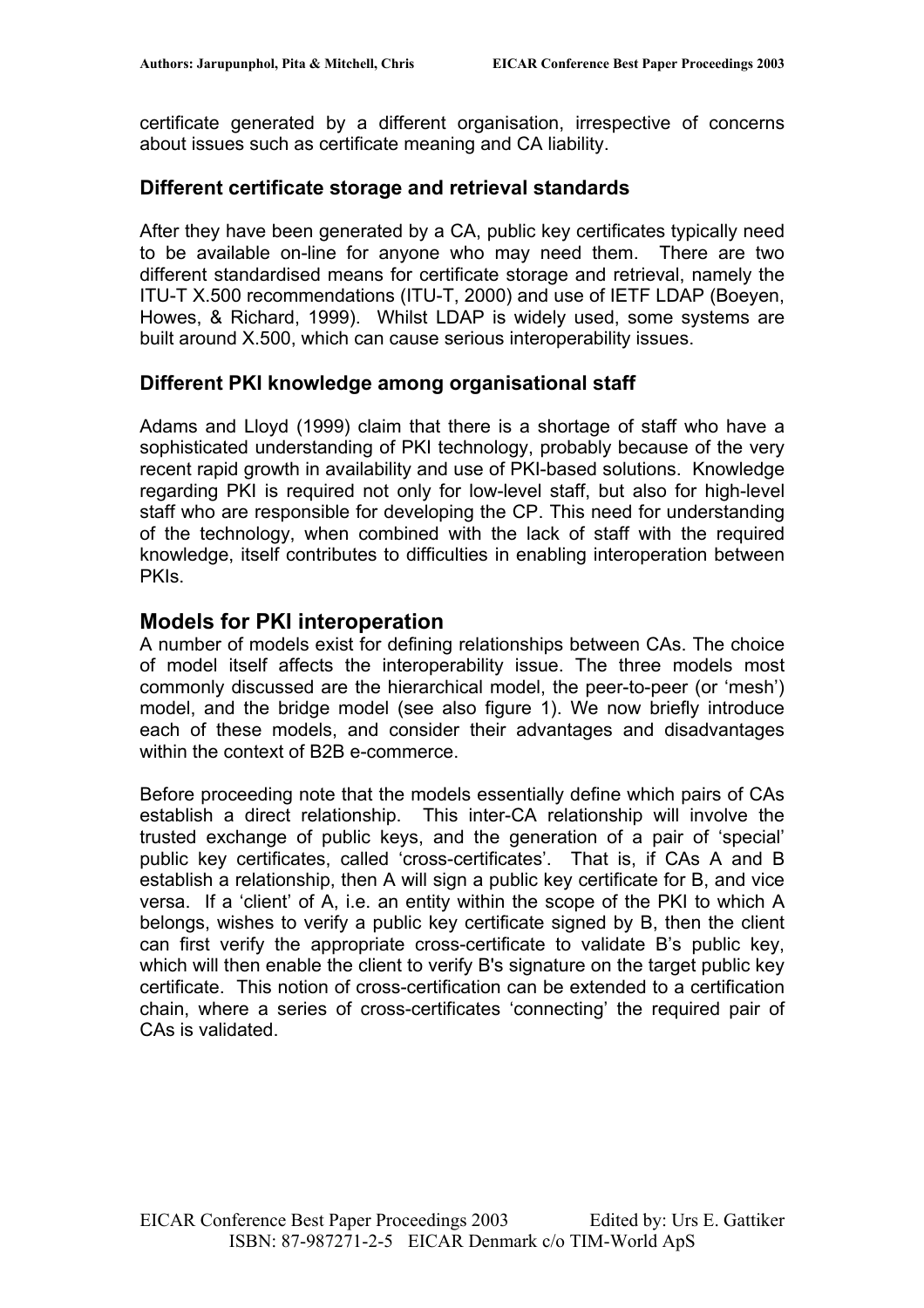







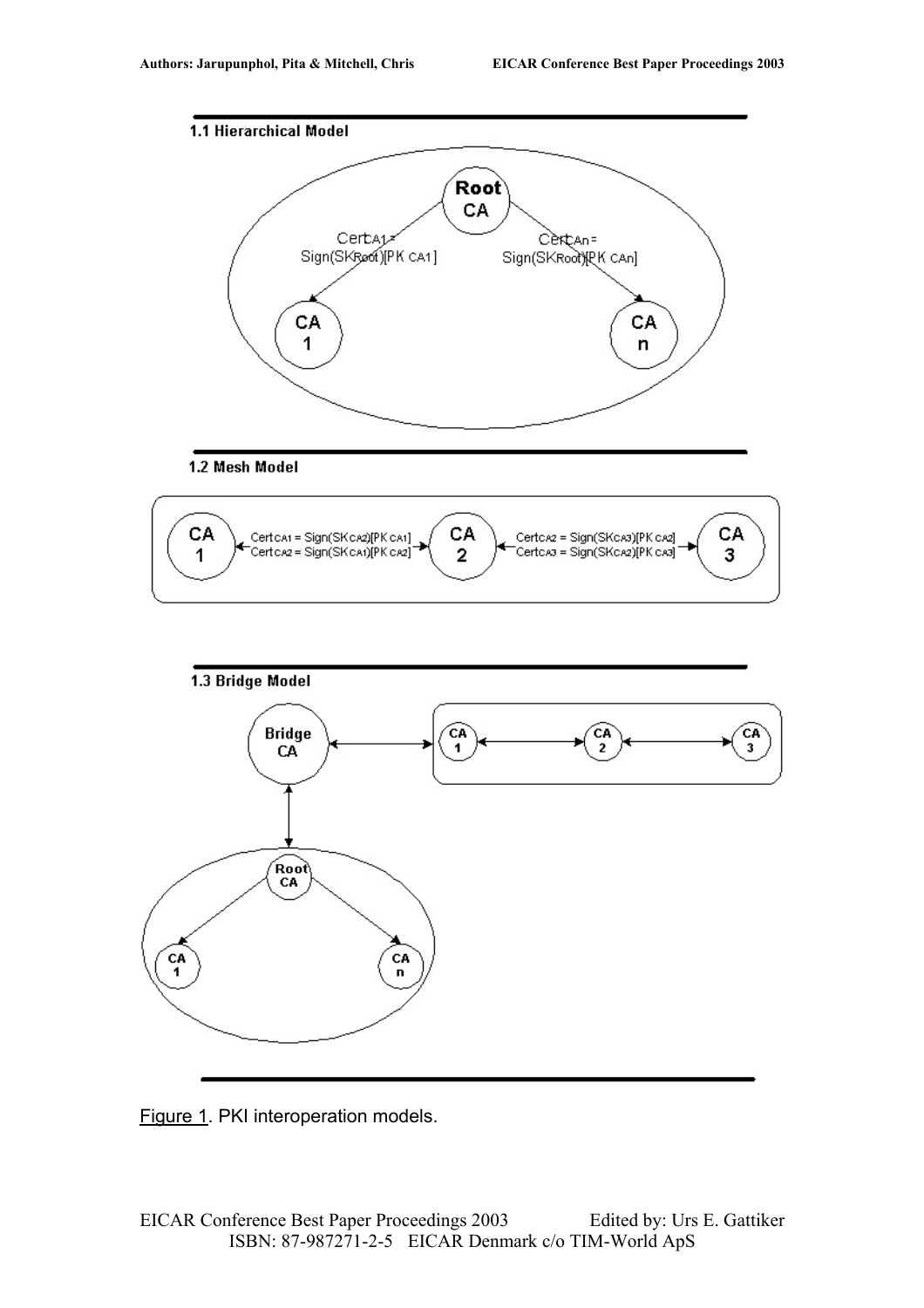## **Hierarchical Model**

In the hierarchical model, all the CAs are arranged in a strict hierarchy, with a defined 'root CA' which is above every other CA in this hierarchy. Every pair of CAs will then possess a common CA superior to them both in the hierarchy. This means that an end user can easily determine a unique certificate chain which will enable him to verify any other entity's public key.

Whilst this sounds simple and appealing, it is not a model which readily maps to most real world situations. The CA hierarchy needs to correspond to a matching trust hierarchy, or the solution will be almost impossible to operate. However, corporate entities operating CAs which need to interoperate to support B2B e-commerce will typically not belong to a natural trust hierarchy, and so the solution will simply not apply. Moreover, even if a hierarchy of CAs could be effectively operated, this puts an enormous load of trust on a single point of failure, namely the 'root CA'. (However, this concentration of trust may be inevitable, as it also holds for a much more useable model, namely the bridge model, which we consider below).

### **Peer-to-Peer (Mesh) Model**

The peer-to-peer model allows any pair of CAs to establish a crosscertification relationship. This corresponds much more closely to business reality, and will probably work well for small communities of organisations (small numbers of CAs) where every pair of CAs can set up a relationship. This will then mean that it will only ever be necessary for an end-user to verify a single cross-certificate.

Unfortunately, such a solution will clearly not scale well to a large number of CAs, as we might expect to exist in a complex multi-national world of etrading. Of course, it can be argued that it will not be necessary for every pair of CAs to establish a relationship, and certificate chains can be 'discovered' on an ad hoc basis. There are two major problems with such an approach. First, it places a potentially unacceptable load on the end-user. Second, the likelihood of any effective transfer of trust, as required for PKI interoperation to work, being achieved using a chain constructed in an ad hoc way is very small.

### **Bridge Model**

The bridge model is, to some extent at least, a compromise between the previous two models. In this model, one or more 'bridge' CAs exist, which set up relationships with all other CAs. In this way a certificate chain consisting of a pair of cross-certificates will always be sufficient to enable an end-user to verify another user's public key certificate.

This model requires far fewer cross-certificates to be created then the basic peer-to-peer model, and yet still enables the end-user to readily establish a short and well-defined certificate chain. The only problem that remains is that of identifying entities suitable to provide and operate the bridge CAs. Such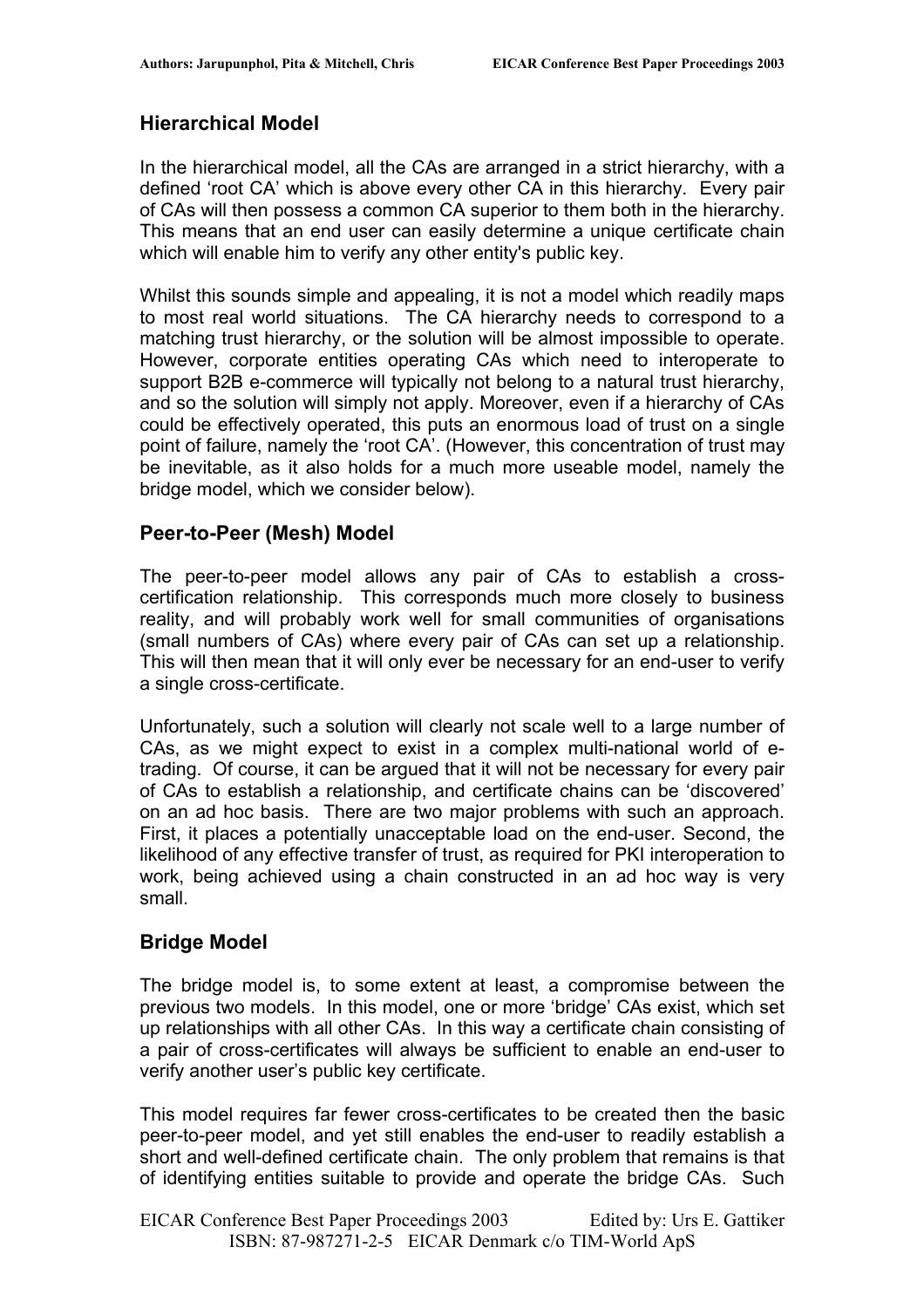organisations must have a well-defined trust relationship with every other CA. One possible candidate for operating a bridge CA might be a national government – as in the US federal bridge (Draft 101500, 2000). Indeed, as reported in the draft, positive results from the operation of this Federal Bridge CA (FBCA) have been achieved. However, such a solution is unlikely to solve international interoperation issues. Hence other candidates are required.

### **Addressing PKI interoperability issues**

We now consider how to address some of the PKI interoperability issues raised in the first section. We provide a series of possible practical steps which may help to reduce these interoperability issues.

**Profile PKI standards** Well-defined profiles for PKI standards must be established, strictly limiting the options for the structure of public key certificates, and in particular limiting the use of the extension fields. These profiles must be carefully designed to both allow individual organisations the flexibility they need within their individual PKIs, and to provide for seamless interworking between organisations.

**Use and develop the bridge model** The bridge model, as discussed in Section 6.3, has considerable potential to enable interworking between PKIs in a B2B e-commerce environment. This has been supported by the results of the FBCA trials (Draft 101500, 2000). Further research into, and practical trials of, such bridge CAs is/are urgently required, in order to establish more precisely the degree to which such bridge CAs can successfully deal with the day to day interoperation requirements arising from B2B e-commerce.

**Educate staff regarding PKI technology** In order to operate a PKI effectively, staff at all levels must be equipped with the necessary knowledge about PKI technology. This will enable the organisation management to set appropriate policies and practice statements, and also enable those operating the PKI to do it in a secure and effective way. As with all aspects of security, all staff need to be made aware of the importance of operating and using a PKI in accordance with the policy and rules.

**Role of industry associations and trade bodies** To make the bridge model work requires an appropriate organisation to operate a bridge CA. For such a solution to work also requires general agreement about the meaning and management of public key certificates, i.e. the establishment of shared 'baseline' CPs and CPSs. The question then naturally arises as to who operates the bridge CA and who establishes the baseline CP and CPS. Whilst standards bodies and international treaties offer a possible solution, such approaches tend to take many years to come to fruition. It may be much easier to achieve a timely solution through voluntary trade associations and industry organisations. Given that entire industries will have very major business incentives to find and establish speedy solutions, looking to bodies funded by the industry itself to generate the necessary solutions seems a reasonable approach.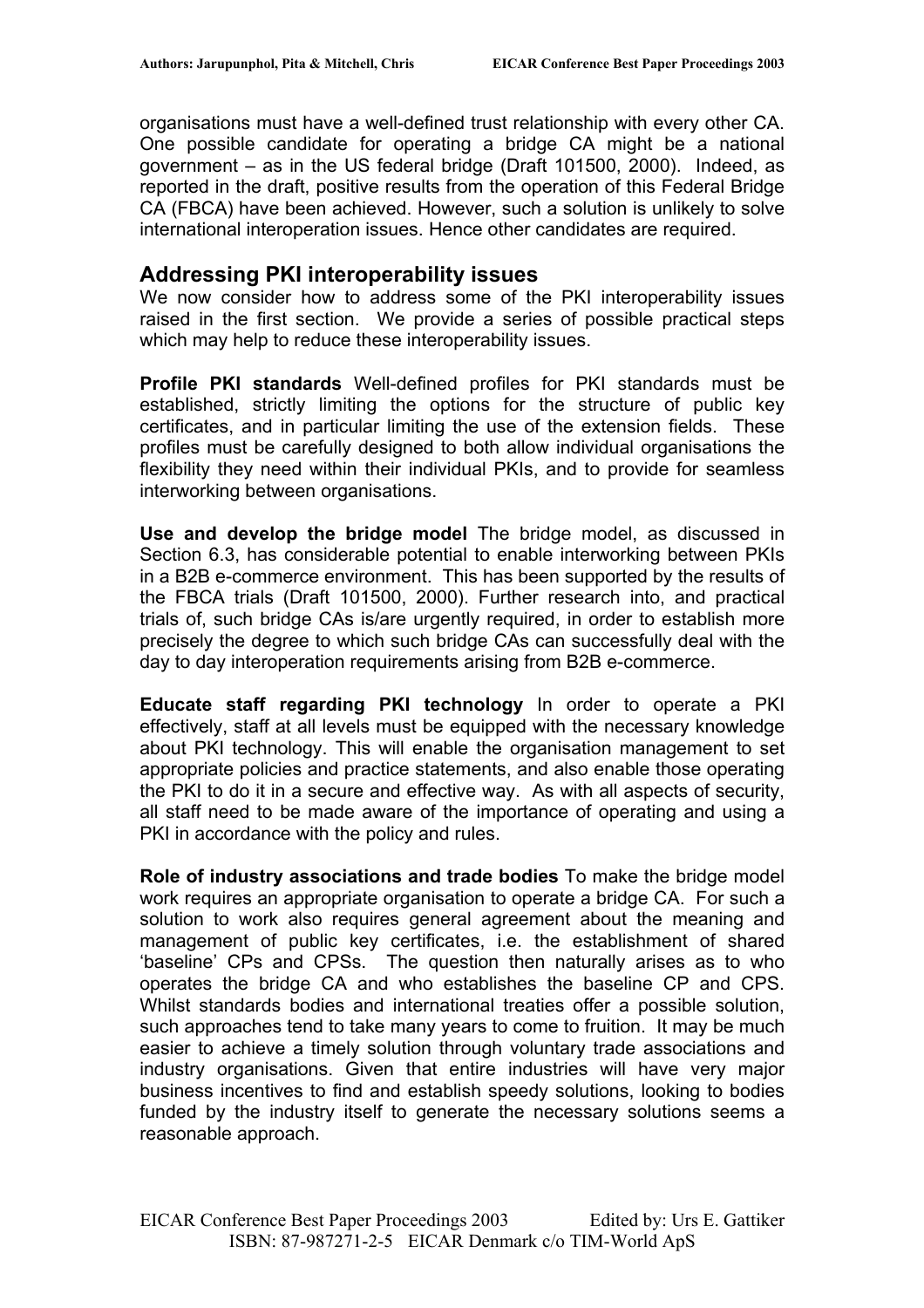**New models for establishing liability transfer** One issue raised above relates to the difficulties in establishing the level of liability protection offered by a different CA. In fact this issue is a problem affecting almost every user of PKI technology. It is often difficult for a CA to find ways of generating sufficient revenue to be able to offer significant liability protection. One way in which this general problem could be solved is through novel means of generating revenue for liability transfer. One possibility which merits further research is through the use of on-line certificate status servers. Such servers could make a charge for their service, and at the same time offer a 'one off' liability protection for this invocation of their service. The certificate status server would essentially be offering a kind of insurance, with the fee being a premium for this insurance.

**Certificate translation services** In the short to medium term, it is unlikely that all organisations within an industry sector will be able to agree and implement a single tightly-defined certificate profile. Hence, for the next few years problems with the inability to process certificates generated by different PKIs will continue. One possible means to address this problem is through the use of a certificate translation service (Borselius and Mitchell, 2000). Such a service would take a public key certificate as input, verify it, and then output a new certificate in a form processable by the requester. This new certificate would, of course, be signed by the translation server rather than the original CA, and hence the translation server would need to be trusted. Indeed, such a server could be integrated with the bridge CA and/or with a certificate status server, thereby reducing the number of required trusted nodes. Such an approach would remove the need for every end-user to be able to process every other user's certificates, and would simply require one server to be equipped with the means to understand every certificate type.

**Government support** National governments (and supranational bodies such as the European Commission) can also play an important role in supporting the measures necessary to achieve PKI interoperation. For interactions occurring only at a national level, government-backed bridge CAs (such as the FBCA) will be appropriate. Governments can also provide guidance on the use and contents of certificate profiles, e.g. by promoting standards development or by directly supporting the necessary research and development.

**Establish connections among Bridge CAs** Although the FBCA can establish trust relationships among different PKI platforms, it is of limited value if two organisations would like to trade internationally. However, one possible solution might be to first establish national bridge CAs, and then establish connections with other national bridge CAs using the PKI mesh model. In this case, the issue of the large number of CAs may not be such a serious issue, since the number of countries is far less than the number of companies who may wish to conduct B2B e-commerce.

#### **Conclusions and remarks**

The use of PKI to underpin B2B e-commerce security has many advantages, not least since many organisations have already implemented PKI to support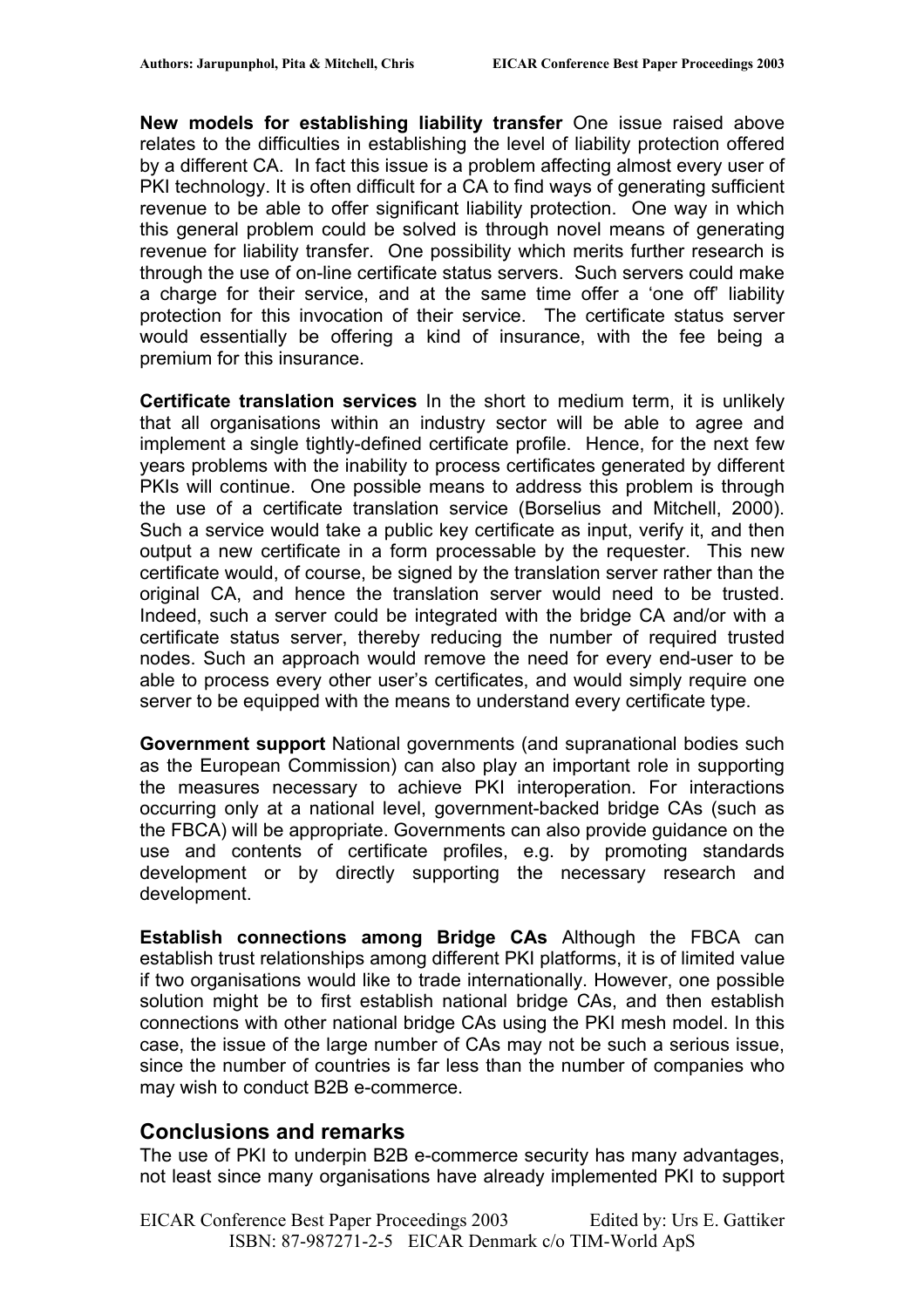internal security functions. However, as we have discussed in this paper, there are a number of serious interoperability issues limiting the use of a PKI across organisation boundaries. Removing these obstacles to PKI interoperation is critical for the future health of B2B e-commerce. We have proposed a series of practical steps which can be used to try and address the major PKI interoperability problems, thereby promoting the future use of PKI across corporate domain boundaries.